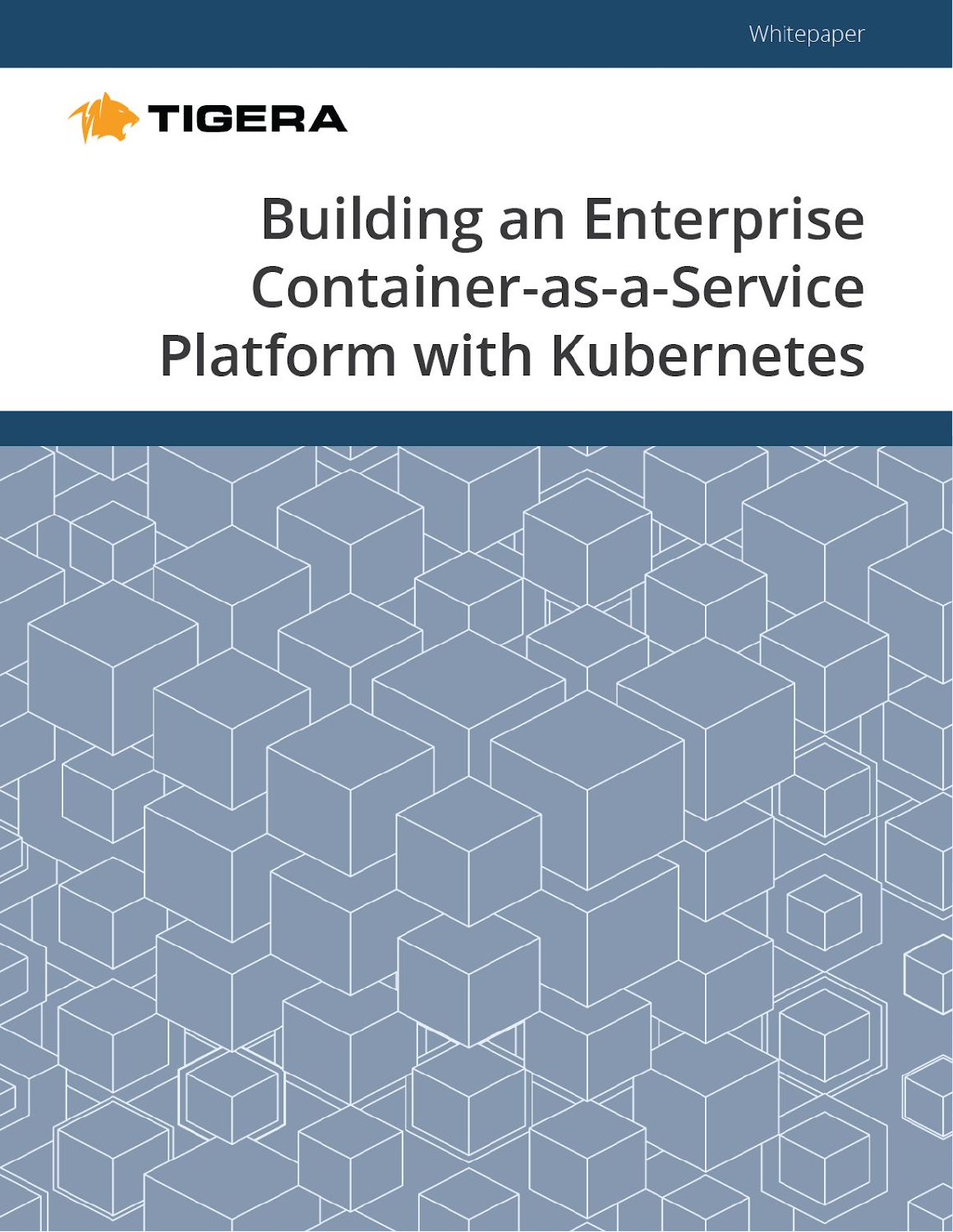

# Table of Contents

<span id="page-1-0"></span>

| <b>Overview</b>                                           | 1              |
|-----------------------------------------------------------|----------------|
| <b>Why Build a CaaS?</b>                                  | 1              |
| <b>Expectations from an Enterprise CaaS</b>               | $\overline{2}$ |
| <b>Kubernetes as the Foundation of CaaS</b>               | 4              |
| <b>Building Blocks of CaaS</b>                            | 6              |
| Container-optimized Operating System                      | 7              |
| <b>Container Runtime</b>                                  | 7              |
| <b>Container Orchestration Engine</b>                     | 7              |
| <b>Container Registry</b>                                 | 8              |
| Container-native Storage                                  | 8              |
| Networking                                                | 9              |
| <b>Network Security</b>                                   | 9              |
| Service Mesh                                              | 9              |
| <b>Static Analysis and Container Scanning</b>             | 10             |
| <b>Tracing and Observability</b>                          | 10             |
| <b>Build Management</b>                                   | 11             |
| Release Management                                        | 11             |
| Best Practices for deploying and managing a CaaS Platform | 13             |
| Ensuring high availability of the control plane           | 13             |
| Maintaining and managing the cluster                      | 13             |
| Integration with legacy infrastructure                    | 13             |
| Implementing Authentication and RBAC                      | 14             |
| Enabling hybrid cloud and multi-cloud integration         | 14             |
| <b>Summary</b>                                            | 15             |
| <b>About Tigera</b>                                       | 15             |
| <b>Contact Tigera</b>                                     | 15             |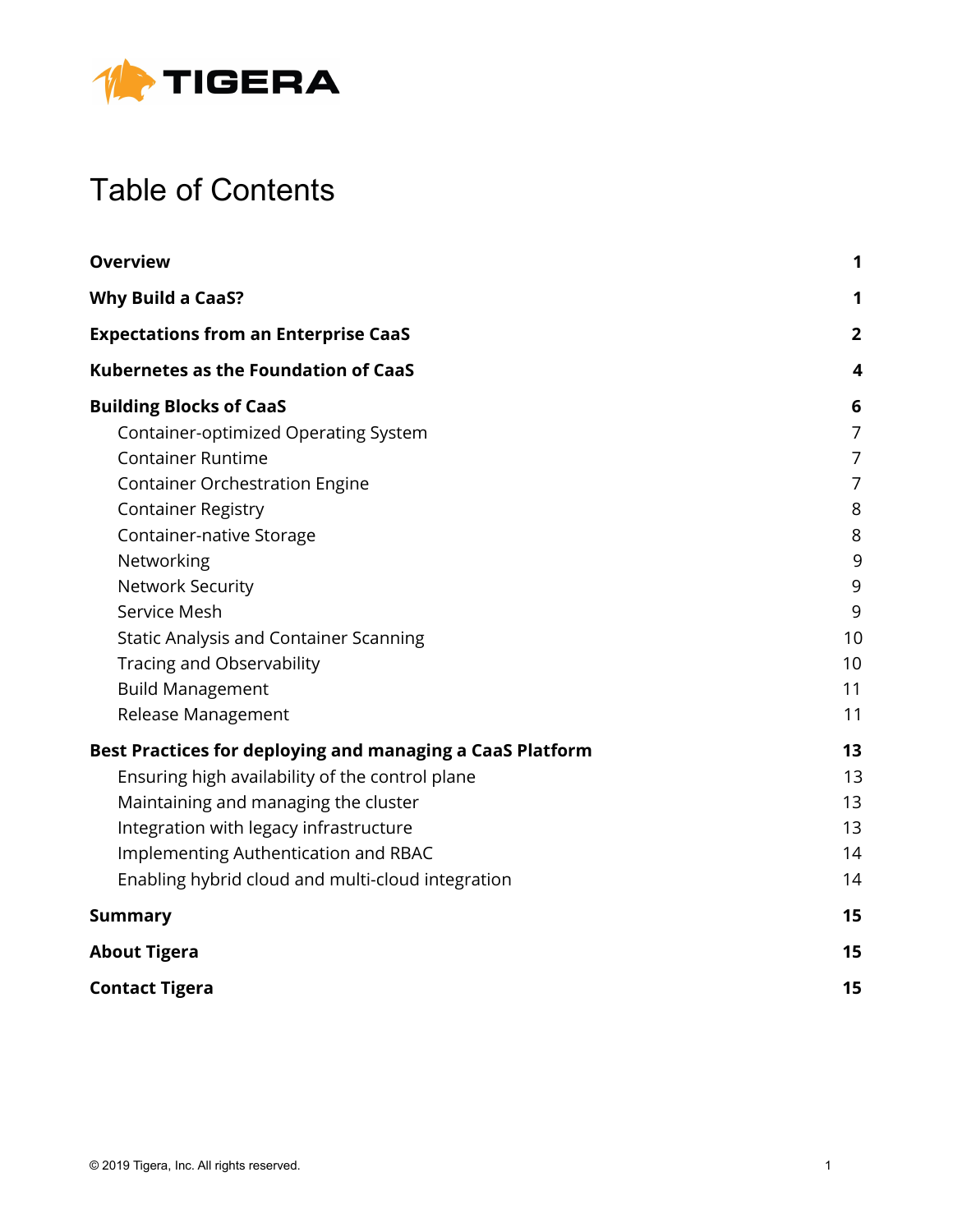

### **Overview**

Kubernetes has become the de facto platform to run cloud-native workloads. Businesses are considering investing in a consistent container platform to enable internal teams to run modern line-of-business applications designed as microservices. Enterprise IT is tasked with the responsibility of building a Container as a Service (CaaS) platform to host internal applications.

Even though Kubernetes is the foundation of the CaaS, there are other building blocks that make the platform reliable, secure, available, and resilient. This platform has to deliver consistent experience and workflow to developers dealing with Kubernetes internally (enterprise data center) and externally (public cloud).

This white paper discusses the key attributes of a production CaaS environment. It then maps the building blocks of the platform to various open source and commercial offerings from the cloud-native ecosystem.

Business decision makers and technology decision makers will find this guide useful in implementing Container as a Service within their organizations.

# <span id="page-2-0"></span>Why Build a CaaS?

Organizations are considering the microservices design pattern for building modern, greenfield applications. Microservices are fine-grained services that are most commonly packaged and deployed as containers. Multiple services are assembled together to form an application. Modern applications may have few hundreds of services working in tandem to deliver expected functionality. It is also common that many/most microservices will be used in multiple applications, creating a kind of service mesh or graph where most connectivity in the data center (or cloud) is internal (otherwise called 'east-west') rather than external (commonly called 'north-south').

Containers are one of the most disruptive trends affecting modern infrastructure. The rise of Docker followed by Kubernetes has accelerated the transition from VM-based monolith applications to containerized microservices.

As organizations start to adopt containers they face two challenges:

- 1. The complexity involved in deploying and scaling containerized workloads in production, and
- 2. The lack of integrated toolchain to manage distributed, container infrastructure.<sup>[]</sup>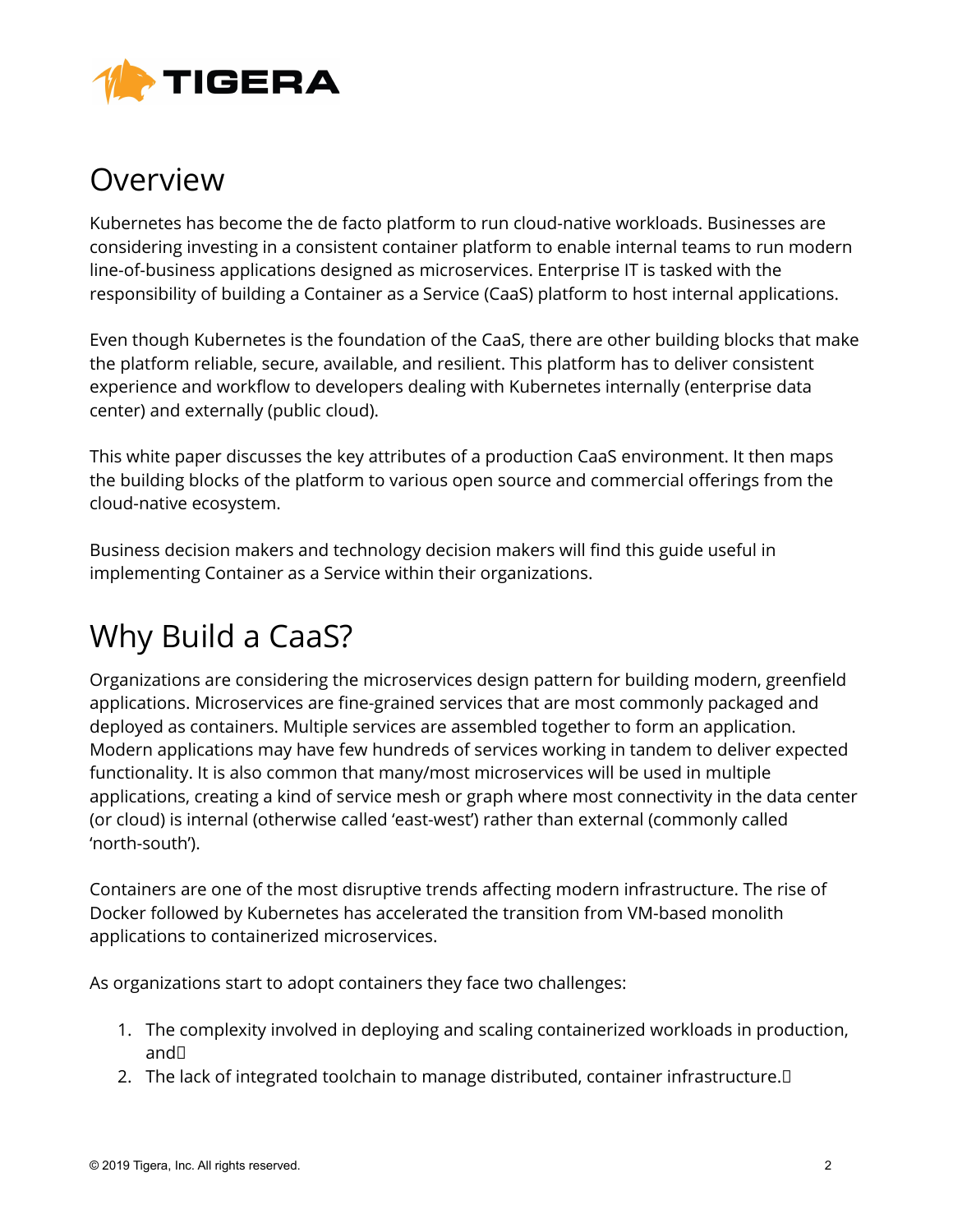

To manage the deployment, discovery, and scaling of services, containerized applications need an orchestration engine. Kubernetes has emerged as the de facto container orchestration and management platform. There are other platforms that also orchestrate containers, but the de-facto orchestrator is Kubernetes. Every major cloud and container platform provider (Google, Amazon, IBM, Microsoft, Docker, Pivotal, RedHat, etc. have made substantial investments in Kubernetes, and have commercial Kubernetes offerings., Kubernetes manages multiple containers running across a collection of hosts, which is referred to a cluster.

Container runtimes like Docker and container orchestration engines like Kubernetes form the foundation of modern infrastructure. To take advantage of the microservices paradigm, organizations need a platform built on the foundation laid by Kubernetes. Through an integrated tool-chain, the platform manages the end-to-end lifecycle of applications - from source code to scaling. It bridges the gap between developers, operators, and users by enabling the rapid delivery of software.

This integrated container management platform created a new category of application delivery model - Containers as a Service (CaaS). Public cloud platforms such as Google Cloud Platform, Amazon Web Services, and Microsoft Azure offer CaaS alongside Infrastructure as a service (IaaS) and Platform as a Service (PaaS). This new delivery model is one of the fastest growing services in the public cloud. Cloud providers are extending existing building blocks - compute, storage, and network - to deliver a highly available, robust, resilient CaaS platform.

Like how a private cloud mimics the delivery model of the public cloud within an enterprise data center, CaaS can be built and deployed in the data center. Enterprises can extend their physical or virtual infrastructure to deliver CaaS to internal development teams. With Kubernetes as the level-playing field, CaaS becomes a consistent platform across the data center and the public cloud. Developers and DevOps can adopt a consistent workflow to develop, deploy, and manage containerized applications no matter where they run.

With CaaS as the common fabric across the data center and the public cloud, organizations can build hybrid applications that securely connect internal assets to the public cloud. CaaS is fast becoming an enabler of the hybrid cloud and multi-cloud deployments. Developers and operators can easily move applications across disparate environments.

## <span id="page-3-0"></span>Expectations from an Enterprise CaaS

CaaS goes beyond the integration of infrastructure and containers. It delivers the essential components required to manage containerized workloads in production. CaaS enhances security through a private registry to store and retrieve images. It provides centralized monitoring tools to track the health of production workloads. CaaS increases collaboration between developers and IT operations by providing a consistent and unified environment to build, package, and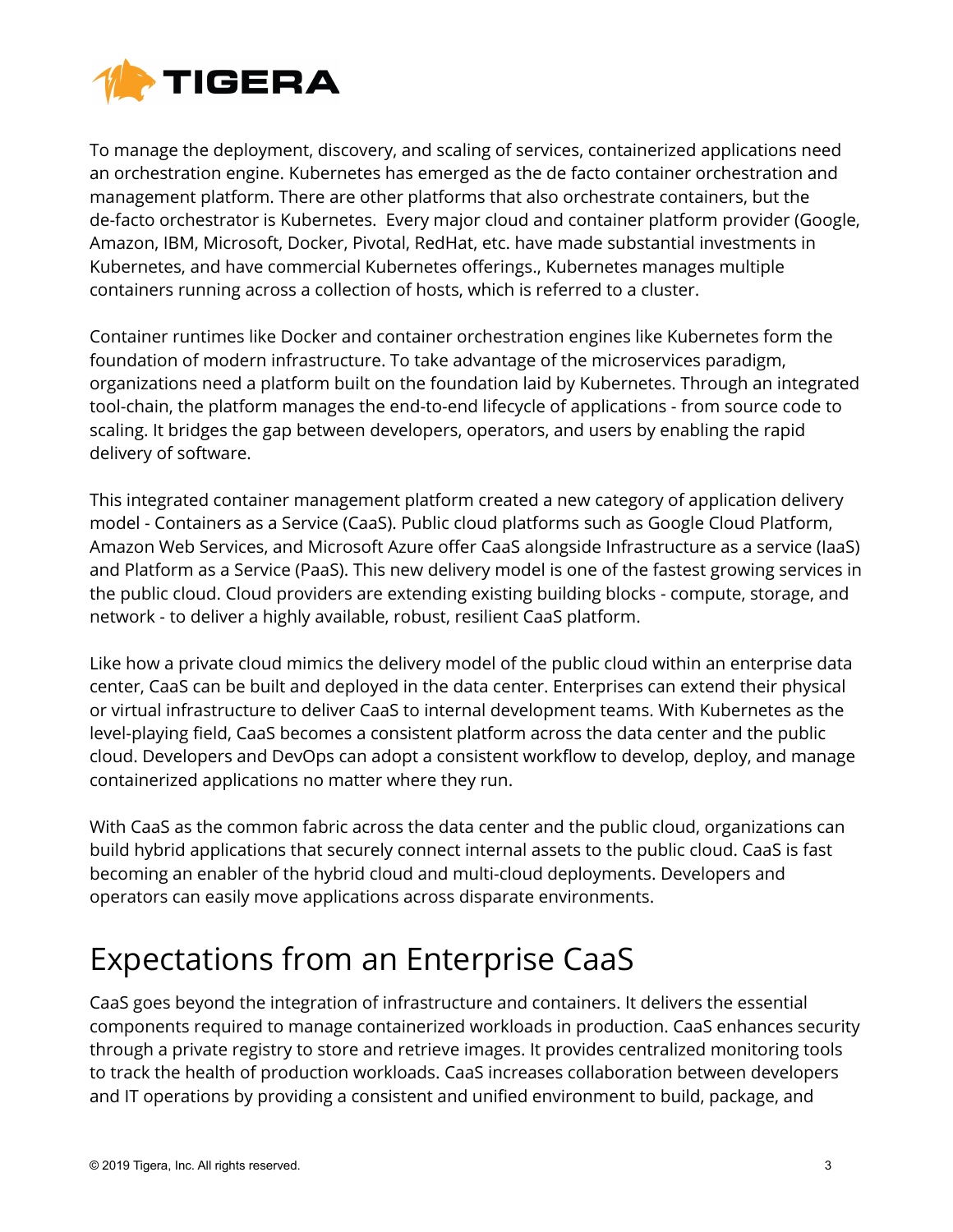

deploy applications. A mature CaaS offering plays a critical role in accelerating DevOps adoption among enterprises.

Developers using CaaS in the public cloud expect the same experience when using internal implementations. They want the same availability, stability, security, and reliability of a public cloud-based CaaS.

Enterprise IT is expected to deliver a CaaS platform with the following attributes:

**Consistent platform -** Users of CaaS expect a consistent experience running in the public cloud and on-premises environments.

**DevOps processes -** DevOps pipelines that ensure rapid delivery of software should work consistently across the public cloud and on-premises environments.

**Security -** CaaS platforms ensure the security of infrastructure and applications. They detect vulnerabilities before deploying applications while constantly monitoring the infrastructure for potential violations.

**Infrastructure reliability -** Internal users of CaaS expect an SLA-driven service delivery model that delivers maximum uptime of the infrastructure and platform.

**High availability of workloads -** Apart from infrastructure, business applications deployed in CaaS need to be highly available.

**Multi-tenancy & policy-driven management -** CaaS has to provide strong isolation among the tenants utilizing the platform. Application deployment and management should be governed by policies.

These expectations put pressure on enterprise IT to deliver a robust CaaS platform to internal users. The IT teams are looking for the right components to build a stable, reliable, and secure CaaS platform.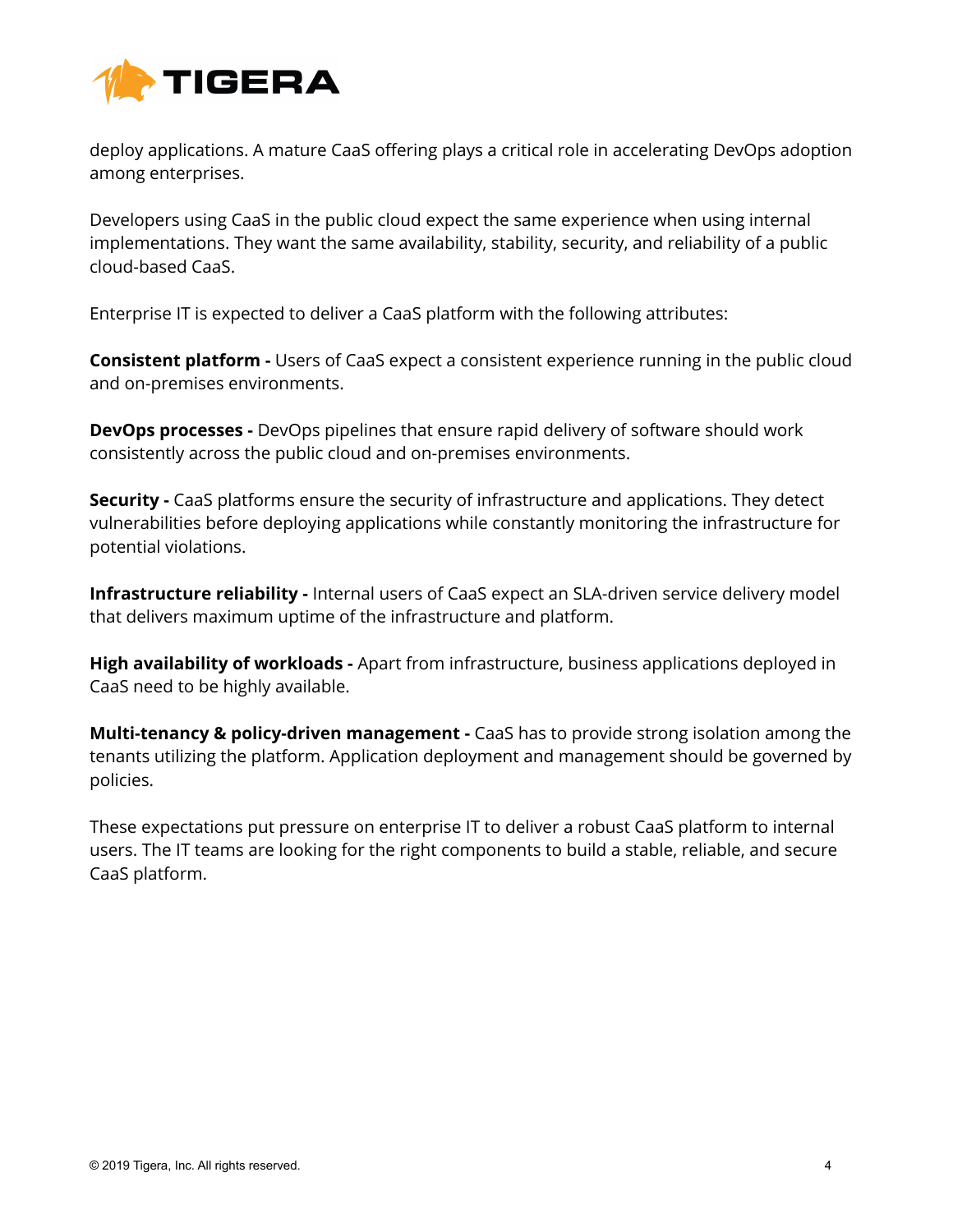

## <span id="page-5-0"></span>Kubernetes as the Foundation of CaaS

The most common CaaS is a highly distributed environment based on Kubernetes (which can also be known as Kubernetes as a Service, or KaaS). The cluster that is responsible to run the workloads has two node types - master and worker. The master nodes host the control and management components and manage the rest of the cluster.

Like most distributed computing platforms, a Kubernetes cluster consists of at least one (but usually at least three) master and multiple compute nodes. The components that (normally) run on the master nodes act as API endpoints, schedulers, controllers, state key/value store, etc.

Each Kubernetes node runs a container runtime, such as Docker, along with an agent that communicates with the master. The node also runs additional components for logging, monitoring, service discovery and optional add-ons. Nodes are the workhorses of a Kubernetes cluster. They expose compute, networking and storage resources to applications. Nodes can be virtual machines (VMs) in a cloud or bare metal servers in a data center.

DevOps tools that deal with deployment and scaling microservices talk to the Kubernetes control plane. When a workload is deployed, its characteristics such as the number of instances of each service, CPU, memory, and storage requirements are submitted to the master server. Based on the available resources, Kubernetes control plane decides the placement of microservices among the nodes of the cluster.

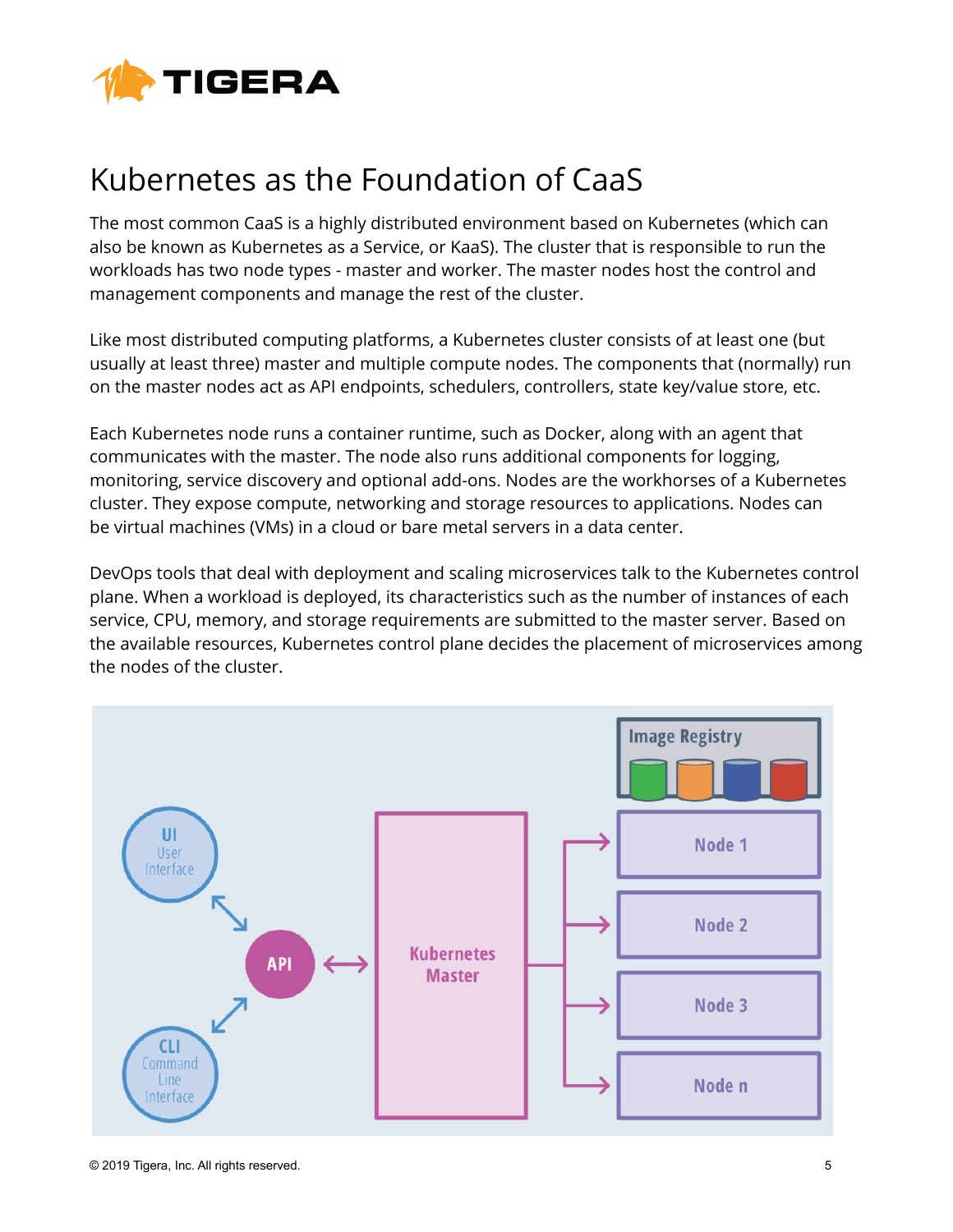

Apart from Kubernetes, CaaS platforms have other building blocks that are essential to managing the end-to-end lifecycle of applications. The next section takes a closer look a the building blocks and maps them to prominent open source and commercial implementations.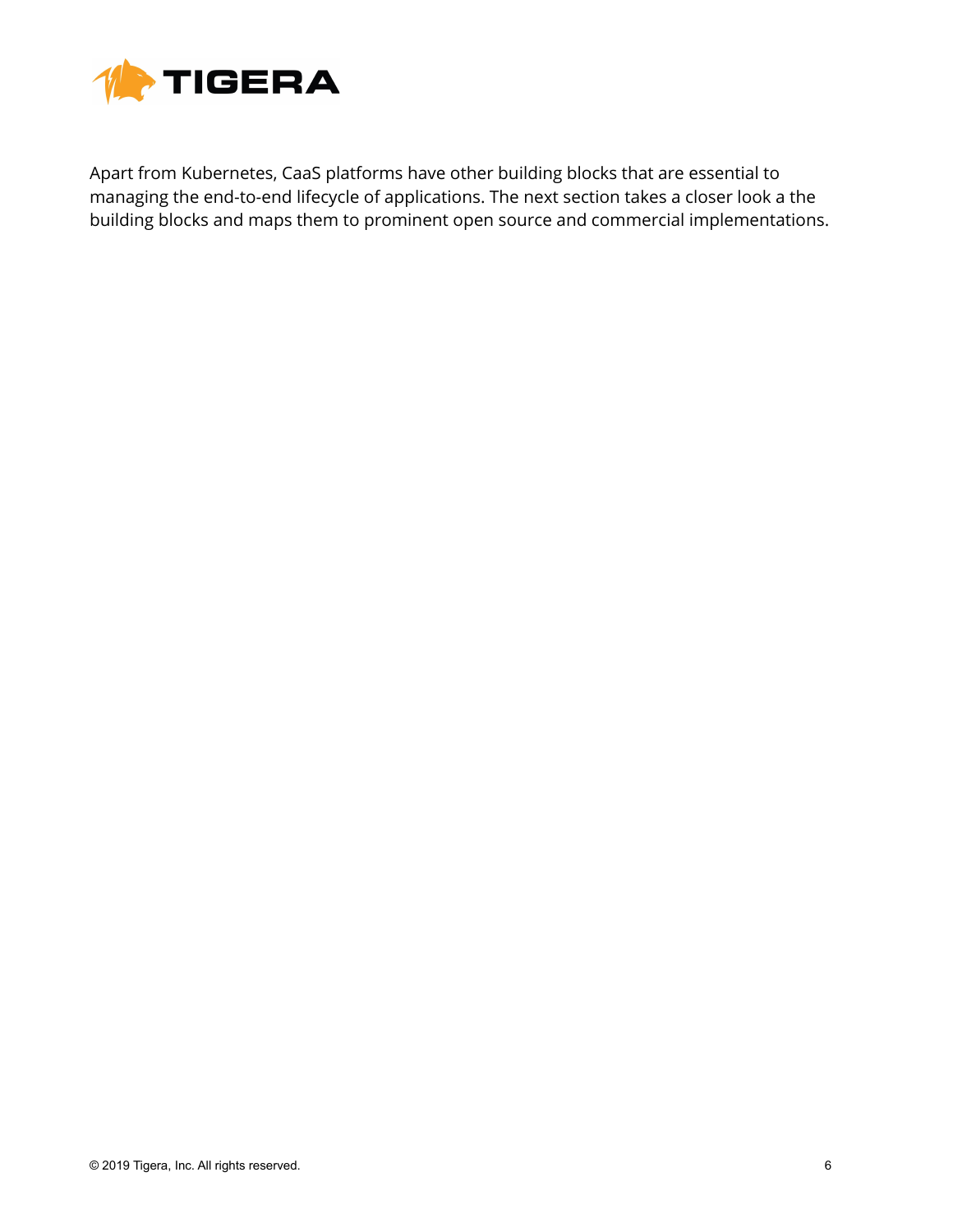

# <span id="page-7-0"></span>Building Blocks of CaaS

To build an enterprise CaaS offering, IT has to choose the best of the breed software from the cloud native ecosystem. From choosing the right operating system to implementing a CI/CD pipeline, the choice made at every building block plays a key role in building a production-grade container services platform.

The diagram below depicts the logical layers of the container as a service technology stack.



The bottom-most layer represents the physical infrastructure of the cluster in the form of CPU, RAM, and storage. The CaaS platform adds various layers of abstraction to optimally utilize the underlying physical infrastructure.

Let's take a closer look at each of these layers.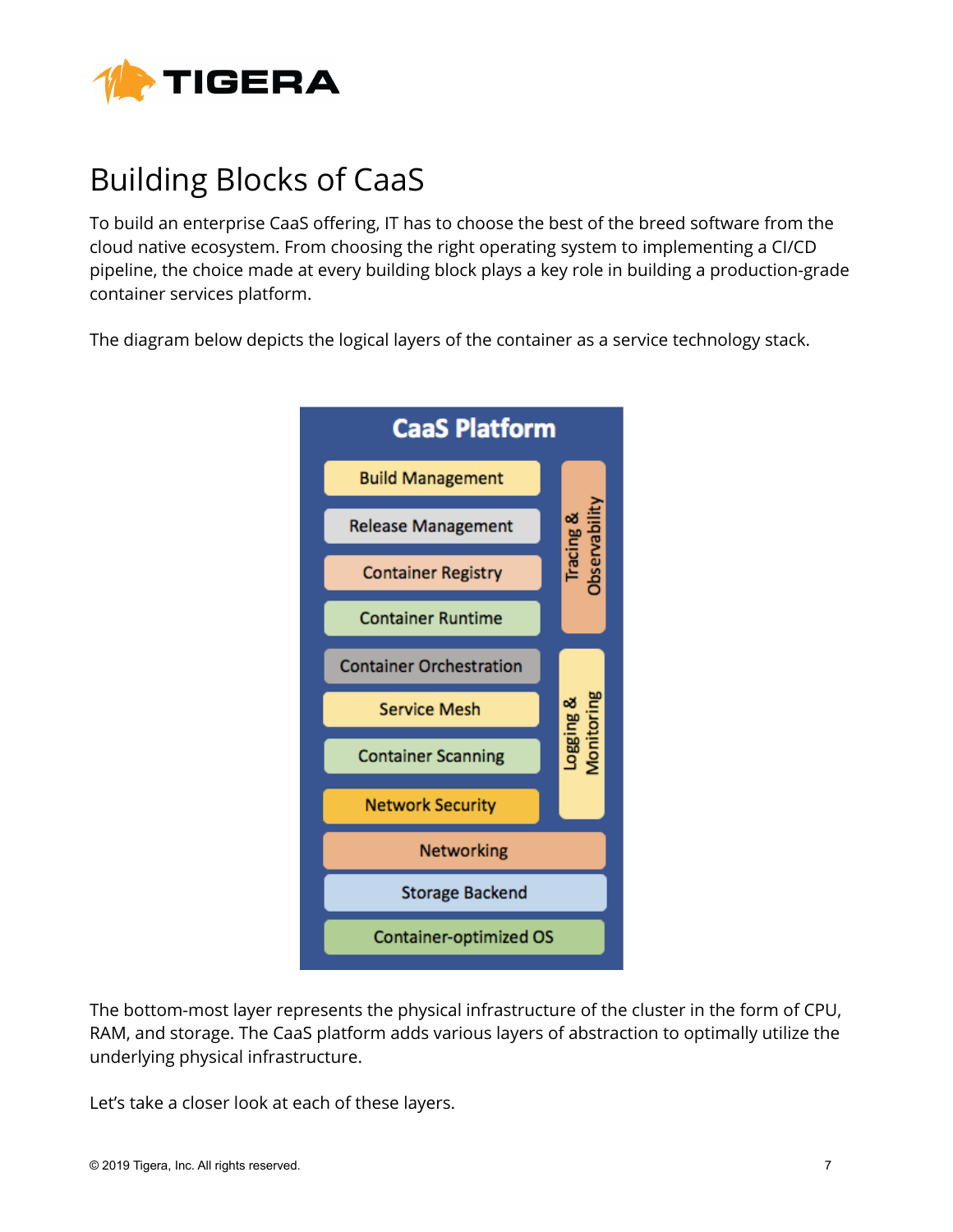

#### <span id="page-8-0"></span>Container-optimized Operating System

Containers redefined the role of an operating system. With much of the heavy lifting moving to container runtime, an OS has become a thin layer that provides access to physical resources. This shift has resulted in a new breed of operating systems called container-optimized OS (COS).

When compared to a traditional OS, COS a lightweight OS with a much smaller footprint. It contains the most essential components that are required to run the container runtime. Choosing the right COS goes a long way in maintaining the CaaS deployment.

Customers can choose from Red Hat [Atomic](https://www.projectatomic.io/) Hosts, [Container](https://coreos.com/products/container-linux-subscription/) Linux also from Red Hat (via the CoreOS [acquisition\)](https://coreos.com/products/container-linux-subscription/), Ubuntu Core from [Canonical](https://www.ubuntu.com/core), [RancherOS](https://rancher.com/rancher-os/) from Rancher Labs to deploy the COS.

Most of the vendors offer an optional commercial subscription plan that includes regular updates, patches, and professional support.

#### <span id="page-8-1"></span>Container Runtime

The container runtime is responsible for managing the lifecycle of a container. It provides the execution environment for containers. Container runtime acts as an interface between the workload and the host operating system.

[Docker](https://www.docker.com/products/docker-engine) Engine is one of the most popular container runtimes implemented by CaaS providers. Apart from Docker, there are other choices such as Kata [Containers,](https://katacontainers.io/) [runC,](https://github.com/opencontainers/runc) and [CRI-O.](https://cri-o.io/)

<span id="page-8-2"></span>Docker Engine [Enterprise](https://www.docker.com/products/docker-engine) comes with enterprise-class support and professional services.

#### Container Orchestration Engine

As discussed above, the most common container orchestration engine for CaaS platforms in Kubernetes (KaaS). Kubernetes is responsible for scheduling the containers packaged as Pods in one of the Nodes. A Pod may contain one or more containers packaged and deployed as a unit. Kubernetes can maintain the desired state of Pods based on predefined policies. For example, a frontend may be configured and deployed to run at least 3 instances of the Pod. If one of the Pods gets killed or dies an untimely death, Kubernetes can automatically launch another Pod to maintain the desired count of 3. The same technique may be applied to run databases and other stateful workloads through StatefulSets.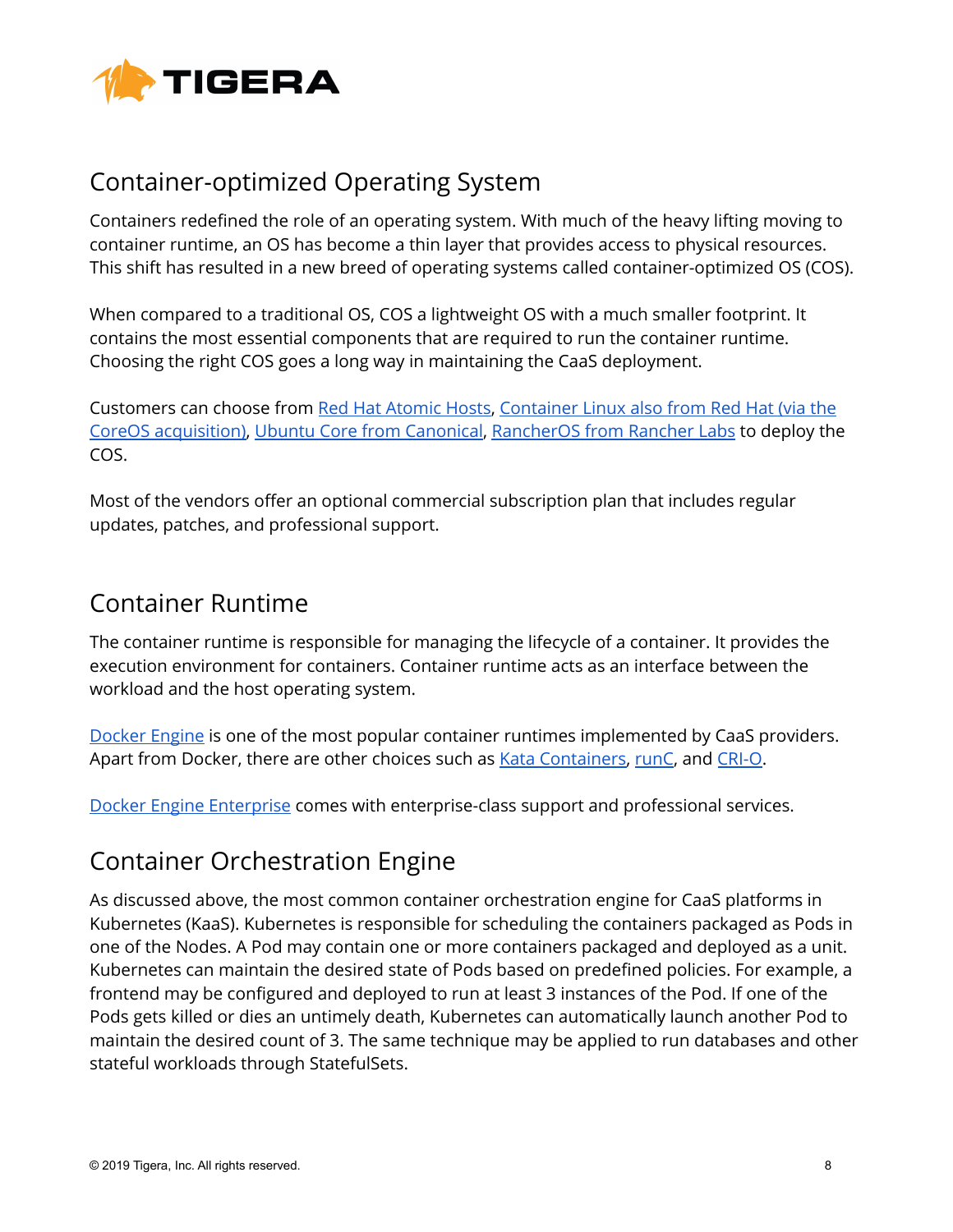

Kubernetes comes with service discovery that makes it easy for pods to discover services that they, in turn, rely on to provide their service. This pattern makes Kubernetes the preferred platform to run microservices. To expose services to the outside world, Kubernetes can be easily integrated with either traditional hardware or software L4 and L7 load balancers or more modern, container-native load balancers and ingress controllers.

Even though Kubernetes can be deployed from the upstream open source distribution available on Github, customers may want to invest in a commercial distribution that comes with maintenance and support packages. Red Hat [OpenShift](https://www.openshift.com/) (which can also be used as a PaaS), Canonical [Distribution](https://www.ubuntu.com/kubernetes) of Kubernetes, Mirantis Cloud [Platform,](https://www.mirantis.com/software/mcp/) [Mesosphere](https://mesosphere.com/product/kubernetes-engine/) Kubernetes Engine, Cisco [Container](https://www.cisco.com/c/en/us/products/cloud-systems-management/container-platform/index.html) Platform, Rancher [Kubernetes,](https://rancher.com/kubernetes/) and Pivotal [Kubernetes](https://cloud.vmware.com/vmware-enterprise-pks) Service are some of the commercial distributions in the market.

Customers with investment in public cloud CaaS platforms based on Google Kubernetes Engine or IBM Kubernetes Service can choose GKE [On-Prem](https://cloud.google.com/gke-on-prem/) or IBM Cloud [Private](https://www.ibm.com/cloud/private), which are tightly integrated with the control plane running in the cloud.

#### <span id="page-9-0"></span>Container Registry

Microservices are packaged as container images before they are deployed and scaled by the orchestration engine. The container registry acts as the central repository that stores container images. It is integrated with build management tools for automatically generating images each time a new version of the service is built. Release management tools pick the latest version of the image from the registry and deploy them.

Docker Trusted [Registry,](https://docs.docker.com/ee/dtr/) Red Hat [Quay,](https://www.openshift.com/products/quay) and JFrog [Artifactory](https://jfrog.com/artifactory/) are some of the commercially available container registries. Apart from storing the container images, they also perform vulnerability scanning on images, authentication, and authorization of users. Some enterprises require that repositories exist on premise (they disallow access to Internet-based registries). In those cases, some of the commercial CaaS/KaaS offerings offer internal registries. Otherwise, it is possible to build an internal registry with many of the same features.

#### <span id="page-9-1"></span>Container-native Storage

Storage is one of the most critical components of a CaaS platform. Container-native storage exposes the underlying storage services to containers and microservices. Like software-defined-storage, they aggregate and pool storage resources from disparate mediums.

Container-native storage enables stateful workloads to run within containers. Combined with Kubernetes primitives such as [StatefulSets](https://kubernetes.io/docs/concepts/workloads/controllers/statefulset/), it delivers the reliability and stability to run mission-critical workloads in production environments.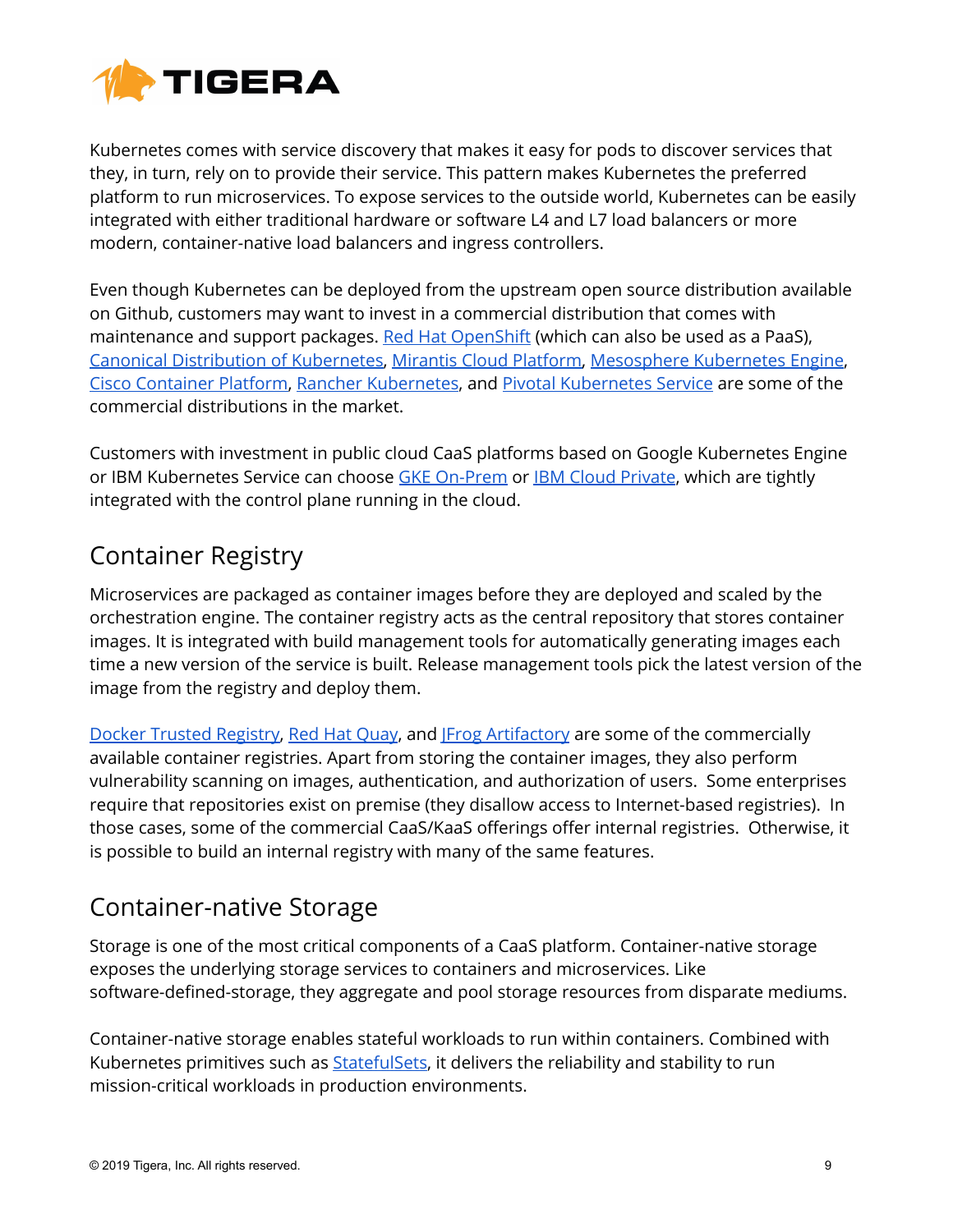

Even though CaaS works with traditional, distributed filesystems such as NFS and Gluster, it is highly recommended to use container-aware storage fabric which is designed to address the requirements of stateful workloads running in production. Customers can choose from a variety of open source projects and commercial implementations.

[Rook](https://rook.io/), [Vitess](https://vitess.io/), and [OpenEBS](https://www.openebs.io/) are some of the open source projects while [Portworx](https://portworx.com/), [StorageOS,](https://storageos.com/) and Red Hat [OpenShift](https://www.redhat.com/en/technologies/cloud-computing/openshift-container-storage) Container Storage offer commercial support.

#### <span id="page-10-0"></span>Networking

Similar to container-native storage, the container-native network abstracts the physical network infrastructure to expose a flat network to containers. It is tightly integrated with Kubernetes to tackle the challenges involved in container-to-container, pod-to-pod, node-to-node, pod-to-service, and external communication.

Container-native networks go beyond basic connectivity. They provide dynamic enforcement of network security rules. Through pre-defined policy, it is possible to configure fine-grained control over communications between containers, pods, and nodes.

Choosing the right networking stack is critical to maintain and secure the CaaS platform. Customers can select the stack from open source projects including **Flannel**, [Project](https://github.com/projectcalico) Calico, [OpenContrail](http://www.opencontrail.org/), and [Contiv.](https://contiv.io/) Vendors such as [Tigera](https://www.tigera.io/) and [Weaveworks](https://www.weave.works/) offer commercial networking software.

#### <span id="page-10-1"></span>Network Security

Network Security is an important part of hardening the platform. Enterprise IT should invest in a zero trust network layer to meet security and compliance requirements. These networks enforce fine-grained policy control at multiple points in the infrastructure, analyze for anomalies, and encrypt and authorize the traffic flowing between microservices using mutual secure protocols like Transport Layer Security (mTLS). [Tigera](https://www.tigera.io/) is one of the leading zero trust network providers for Kubernetes and CaaS platforms.

#### <span id="page-10-2"></span>Service Mesh

Service mesh has evolved as a core component of a CaaS platform. It enables fine-grained control of traffic among various microservices while providing insights into the health of each microservice.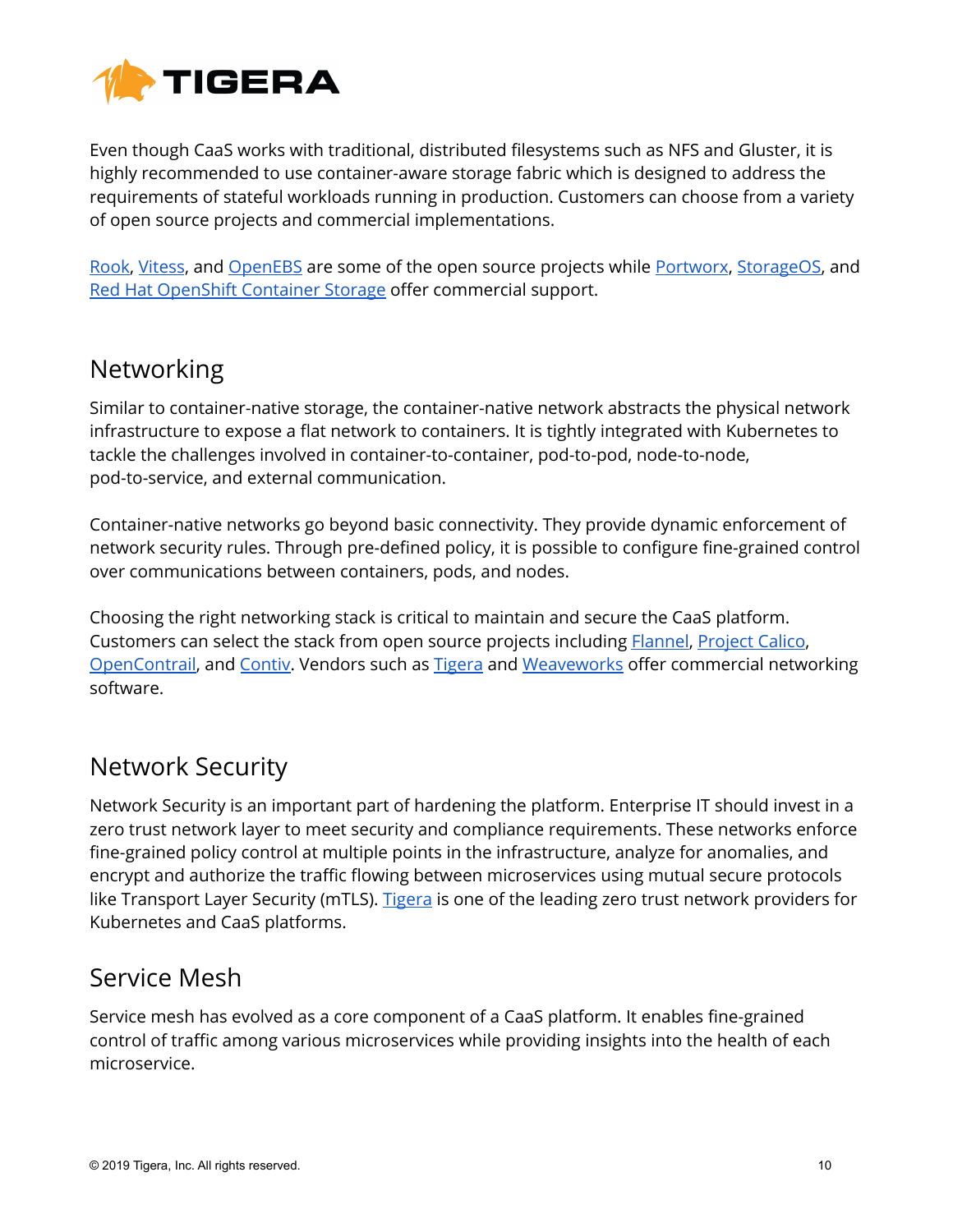

Service mesh complements container-native networking. It focuses on east-west traffic while the north-south traffic is handled by the core networking layer. Service mesh adds a proxy to each of the microservice which intercepts the inbound and outbound traffic. Since it is placed close to each microservice, it can track the health of the service.

[Envoy](https://www.envoyproxy.io/), [Linkerd](https://linkerd.io/), [Istio](https://istio.io/) are some of the popular open source service mesh projects. Customers can choose from commercial implementations of service mesh offered by vendors such as **[Tetrate](https://www.tetrate.io/)** and [Solo.io.](http://www.solo.io/)

#### <span id="page-11-0"></span>Static Analysis and Container Scanning

Security is critical to the success of a CaaS platform. Like other IT projects, security plays an important role in the implementation of container platforms.

A secure CaaS uses trusted images that are signed and verified. This feature is tightly integrated with the container registry component that stores container images. It implements a vault to securely store the secrets including usernames, passwords, and other sensitive data. CaaS must be integrated with existing LDAP and Active Directory deployment to configure integrated role-based access control (RBAC).

Open source projects such as [Clair](https://github.com/coreos/clair) deliver static analysis of vulnerabilities in application containers. [Aqua,](https://www.aquasec.com/) [Twistlock](https://www.twistlock.com/), and [StackRox](https://www.stackrox.com/) provide commercial solutions for securing container and Kubernetes infrastructure.

#### <span id="page-11-1"></span>Tracing and Observability

Observability is an important building block of an enterprise CaaS. It has three elements:

- Monitoring
- Logging
- Tracing

Monitoring collects metrics from the infrastructure and application stack of the CaaS. A robust monitoring platform monitors the state of the Kubernetes cluster as well as the deployed applications. The agents installed in each node collect detailed information about the resource utilization, cluster health, node health, storage and memory availability, number of containers running on each node, along with detailed metrics related to Pods. Customers can deploy open source monitoring tools such as **[Prometheus](https://prometheus.io/)**, as well as either an **[ELK](https://www.elastic.co/elk-stack)** or **[EFK](https://docs.fluentd.org/v0.12/articles/docker-logging-efk-compose)** stack, or invest in commercial platforms such as **Sysdig [Monitor](https://sysdig.com/products/monitor/)** or **DataDog**.

Logging collects and aggregates the information, warnings, and errors raised by various components of the CaaS platform. Almost every component of Kubernetes generates logs that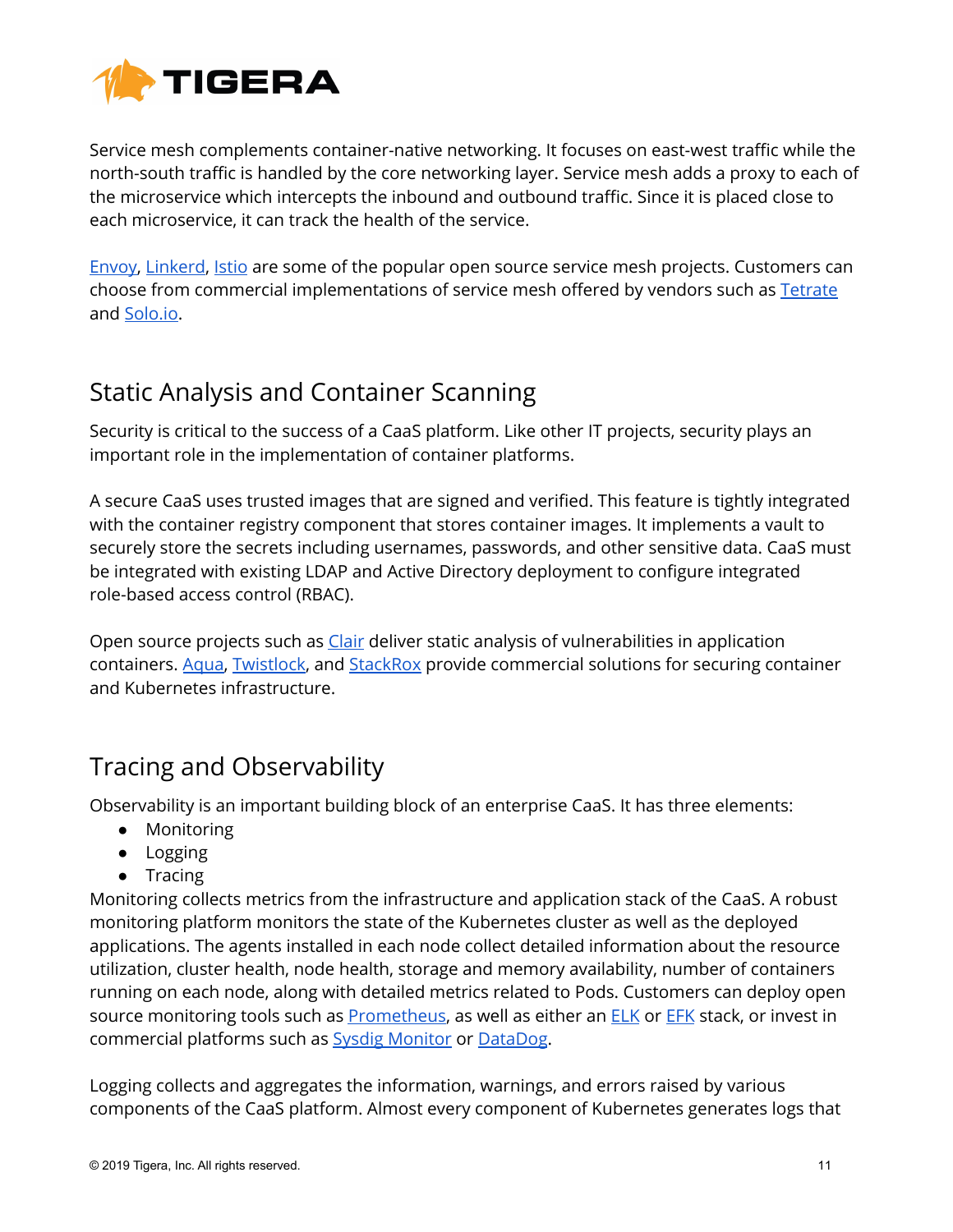

provide detailed insight into the current state of the cluster. As a best practice, developers are encouraged to integrate logging into microservices. Various agents are deployed within the cluster to collect and stream the logs to a central repository. Service mesh software such as Istio and Linkerd are tightly integrated with the logging platforms. Monitoring platforms discussed above double up as repositories to store and analyze logs.

Since microservices are assembled from disparate, autonomous services, it is important to track the chain of communication and the time it takes for each service to respond. This mechanism is critical to monitoring and analyzing application performance. Open source tools based [OpenTracing](https://opentracing.io/) can deliver application performance monitoring (APM) capabilities to microservices. Commercial offerings include [LightStep](https://lightstep.com/) and [AppDynamics](https://www.appdynamics.com/) that provide end-to-end tracing and monitoring features for microservices.

#### <span id="page-12-0"></span>Build Management

For rapid delivery of microservices, each time code is committed to the repository, a new container image is built and pushed into the container registry. These images may be deployed to staging or test environments within CaaS for automated and manual testing. Build management involves converting the latest version of code into various artifacts including container images, libraries, and executables. It forms an important stage of continuous integration and continuous deployment pipeline.

The source code management system based on internal or external git repositories trigger an automated and secure build process which will result in a deployment artifact. The outcome from this stage may include container images, Helm charts, and Kubernetes artifacts such as Pods, Deployments, and ReplicaSets.

[Jenkins](https://jenkins.io/) is a popular build management software available in both open source and commercial versions. [CloudBees](https://www.cloudbees.com/) offers a commercial version of Jenkins build management server. [JFrog](https://jfrog.com/), [SemaohoreCI,](https://semaphoreci.com/) [CircleCI,](https://circleci.com/) [TravisCI,](https://travis-ci.org/) [GitLabCI,](https://about.gitlab.com/product/continuous-integration/) and [Xebia](https://xebialabs.com/) Labs have commercial CI/CD solutions for microservices.

#### <span id="page-12-1"></span>Release Management

Release management represents the final stage of a CI/CD pipelines. It involves deploying a fully-tested version of microservices in the production environment. Advanced deployment strategies such as canary releases, blue/green deployments, rollbacks, rollfowards are a part of release management.

[Spinnaker](https://www.spinnaker.io/) is one of the most popular release management tools for microservices. It complements Jenkins and other build management tools by automating the management and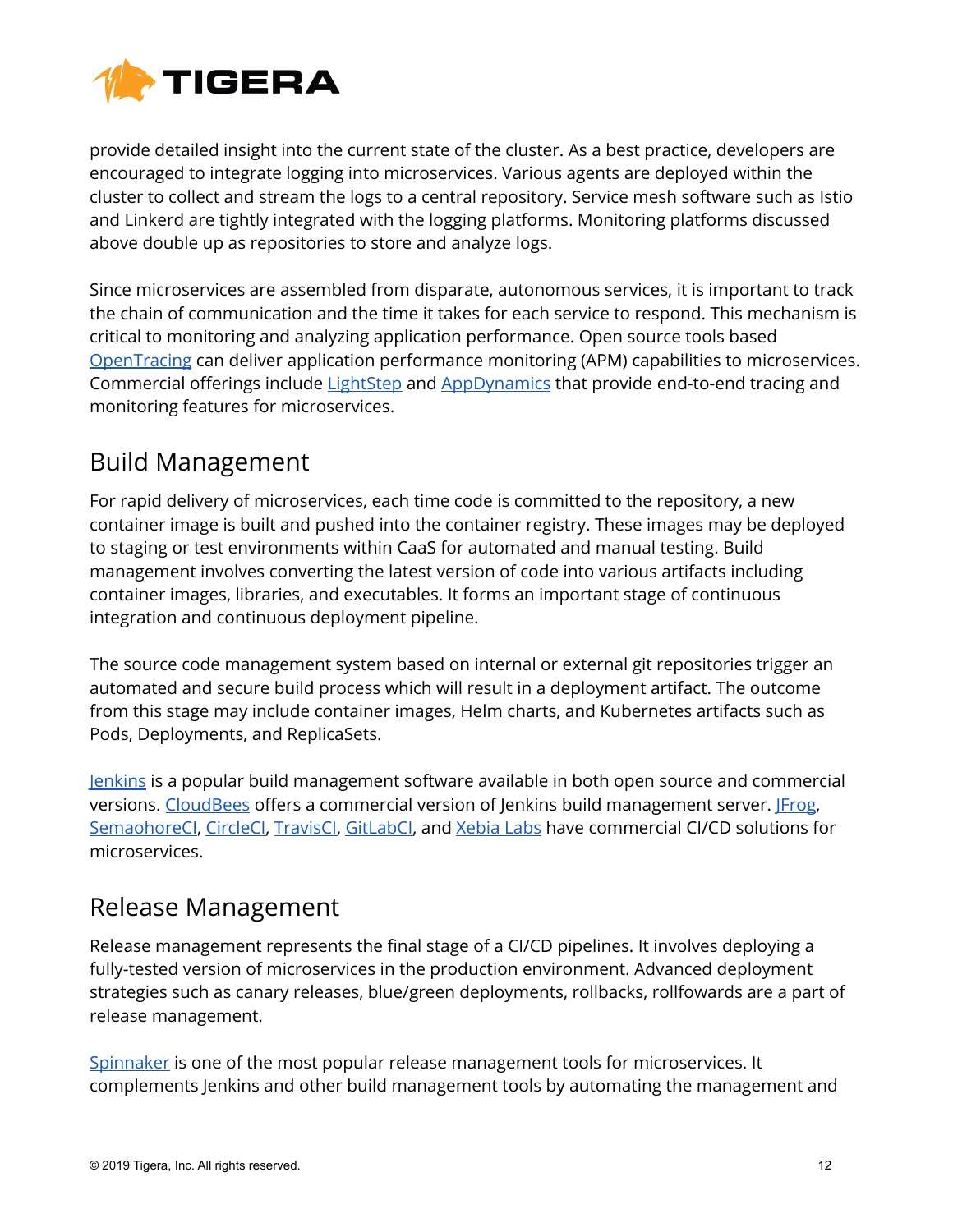

deployment of artifacts. [Armory](https://www.armory.io/), [OpsMX](http://opsmx.com/), and [Kenzan](https://kenzan.com/) have a commercial implementation of Spinnaker.

Below is a summary of various tools and technologies discussed in the previous sections.

| <b>CaaS Building Block</b>                    | <b>OSS</b><br><b>Reference</b><br>Project     | <b>Commercial</b><br><b>Implementation</b> |
|-----------------------------------------------|-----------------------------------------------|--------------------------------------------|
| <b>Container-optimized OS</b>                 | CoreOS<br>Container<br>Linux                  | <b>Ubuntu Server</b>                       |
| <b>Container Runtime</b>                      | CRI-O,<br>dockerd, runc                       | <b>NA</b>                                  |
| <b>Kubernetes Distribution</b>                | Upstream<br><b>Kubernetes</b>                 | <b>Red Hat OpenShift</b>                   |
| <b>Container Registry</b>                     | Harbor                                        | <b>JFrog Artifactory</b> , quay,<br>docker |
| <b>Storage Backend</b>                        | Rook                                          | Portworx                                   |
| <b>Network, Microsegmentation</b>             | <b>Project Calico</b>                         | <b>Tigera</b>                              |
| <b>Service Mesh</b>                           | <b>Istio</b>                                  | <b>Tetrate</b>                             |
| <b>Logging &amp; Monitoring</b>               | Prometheus,<br>EFK/ELK                        | <b>Sysdig Monitor, DataDog</b>             |
| <b>Tracing &amp; Observability</b>            | OpenTracing                                   | LightStep                                  |
| <b>Static Analysis and Container Scanning</b> | Clair                                         | Anchore                                    |
| <b>Build Management</b>                       | Jenkins,<br>CircleCl,<br>GitLab,<br>Semiphore | <b>CloudBees Core</b>                      |
| <b>Release Management</b>                     | Spinnaker                                     | <u>Armory</u>                              |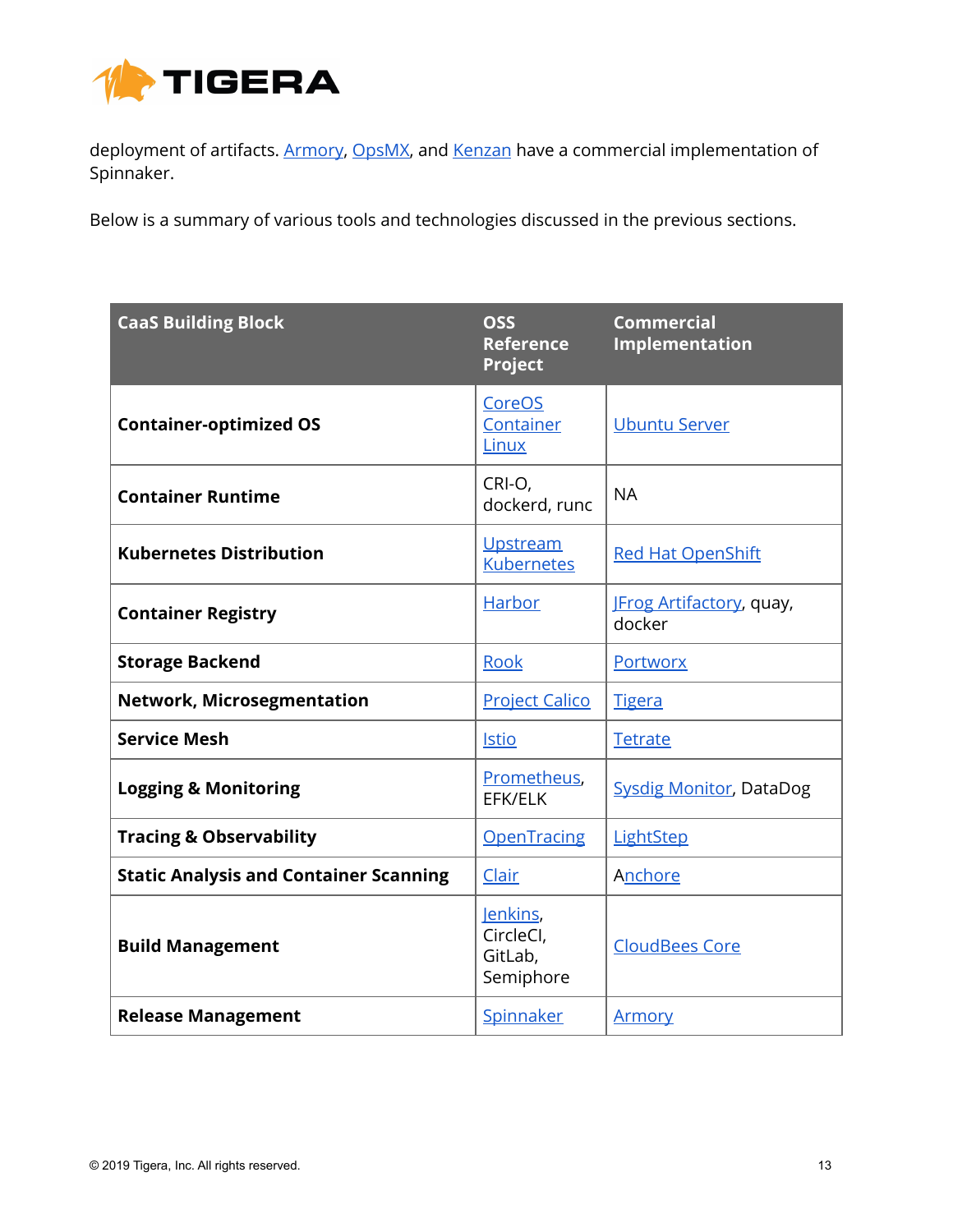

# <span id="page-14-0"></span>Best Practices for deploying and managing a CaaS Platform

There are a set of best practices that enterprises may follow to get the best out of the investment made in building the CaaS. Some of them are discussed below:

#### <span id="page-14-1"></span>Ensuring high availability of the control plane

Since CaaS is a mission-critical platform to run line-of-business applications, enterprise IT should make sure that it is highly available. While the worker nodes can be easily added and removed to the pool, maintaining uptime of the control plane is important. The master nodes should be configured for redundancy and high availability to avoid a single point of failure. It's highly recommended that each component of the control plane - etcd, API server, controller, and scheduler run in multiple independent failure domains for resiliency. The storage layer used for etcd KV database should be highly available. Refer to the official [documentation](https://kubernetes.io/docs/tasks/administer-cluster/highly-available-master/) on configuring a highly available Kubernetes deployment.

#### Maintaining and managing the cluster

The Kubernetes community follows a quarterly upgrade cadence. Enterprises may plan to perform upgrades at least twice in a year.

Production Kubernetes clusters should be backed up frequently. During the upgrades, a new node pool running a newer version of Kubernetes should be created followed by draining and cordoning the nodes running an older version. If you invest in a commercial distribution such as Red Hat OpenShift, work with your vendor on the recommended upgrade process.

[Velero](https://github.com/heptio/velero) (formerly Heptio Ark) offers the tools to back up and restore Kubernetes cluster resources and persistent volumes.

#### Integration with legacy infrastructure

Microservices deployed in Kubernetes may need to integrate and interoperate with existing applications such as databases. The best practice to expose legacy resources such as database clusters and ERPs is to configure a headless service within Kubernetes. A headless service acts as a proxy to the remote resource by creating a discoverable endpoint within Kubernetes Namespace. For more details on configuring a headless service, refer to the official Kubernetes [documentation](https://kubernetes.io/docs/concepts/services-networking/service/#headless-services).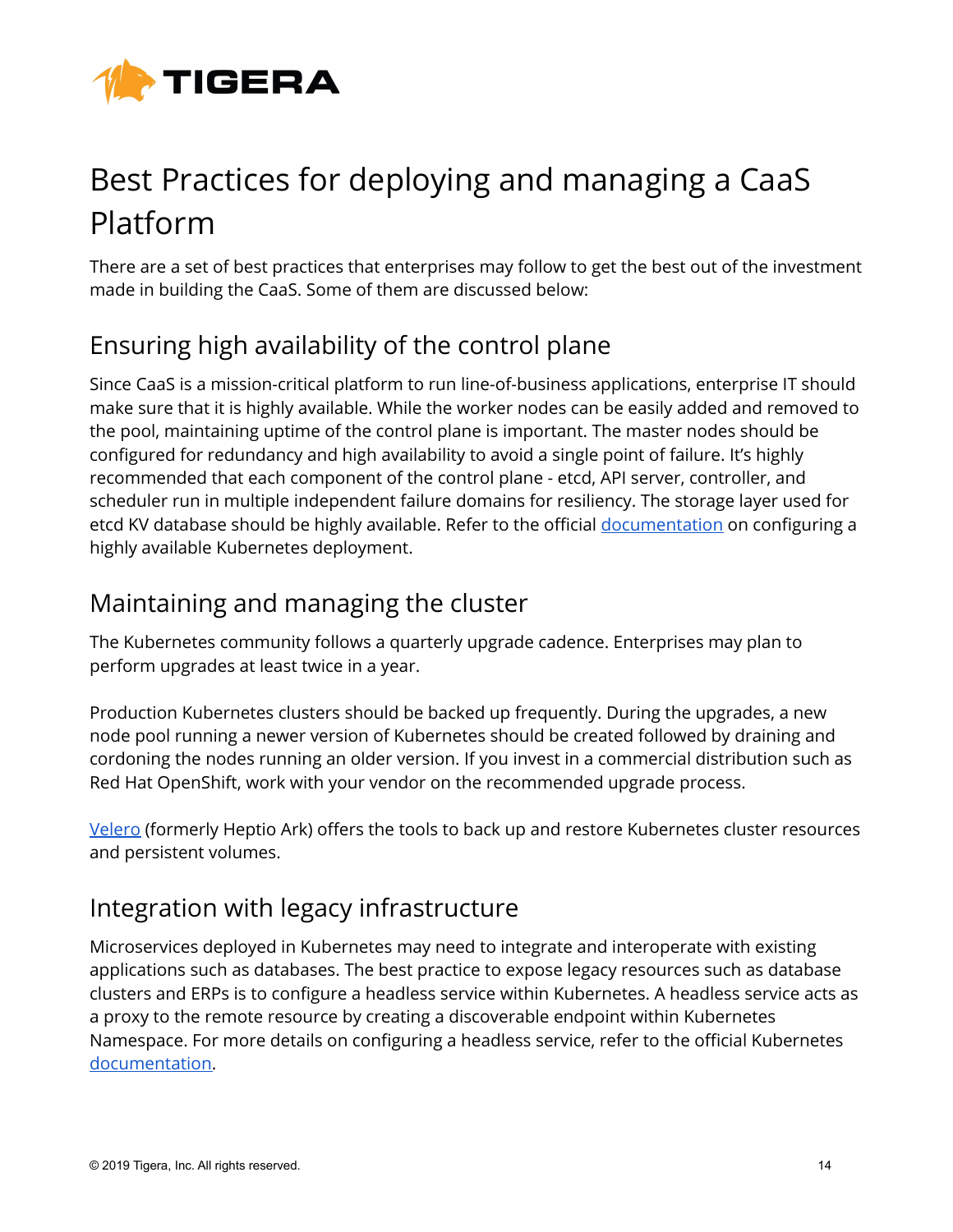

#### Implementing Authentication and RBAC

Enterprises have a corporate directory in the form of LDAP or Active Directory. Users, Roles, and permissions are centrally stored in the corporate directory. Kubernetes can be integrated with an existing LDAP directory for integrated authentication. This enables a fine-grained access mechanism to various Kubernetes resources and associated actions.

Kubernetes documentation has detailed steps for both **[authentication](https://kubernetes.io/docs/reference/access-authn-authz/authentication/)** and **[RBAC](https://kubernetes.io/docs/reference/access-authn-authz/rbac/)**.

#### Enabling hybrid cloud and multi-cloud integration

Customers may want to evaluate Open [Service](https://www.openservicebrokerapi.org/) Broker API to integrate with existing public cloud platforms. OSBA exposes various managed services available in the public cloud through simple API. This architecture enables hybrid cloud and multi-cloud integration with an enterprise CaaS running on-premises.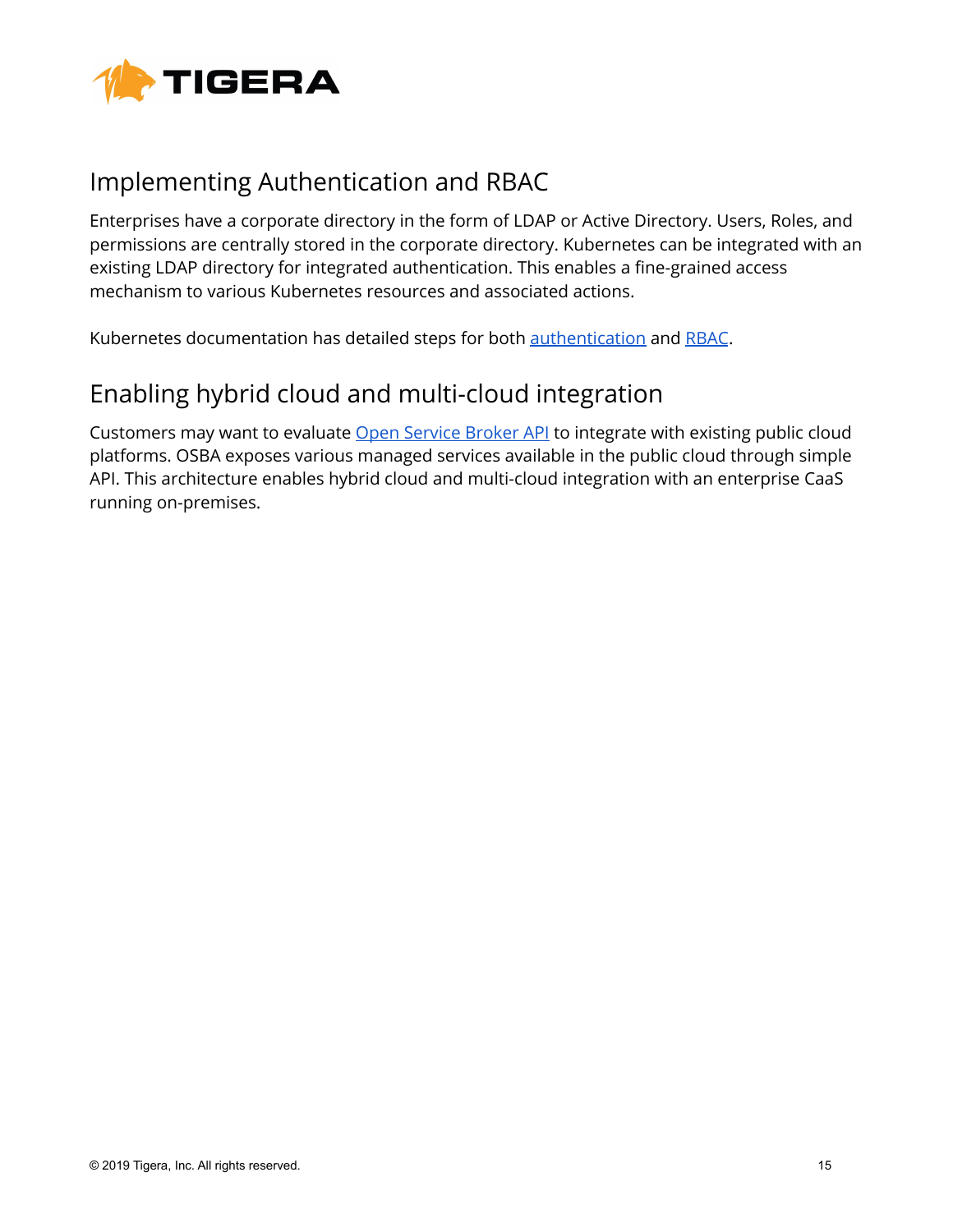

## <span id="page-16-0"></span>Summary

Containers as a Service is one of the emerging trends of modern infrastructure. It is fast becoming an alternative to PaaS. Deploying a Container Platform in the enterprise data center involves choosing the right set of open source and commercial software.

Key takeaways from this report include the following:

- Choose an OS that's optimized for containers and Kubernetes
- Invest in a commercial Kubernetes offering that comes with support and maintenance
- Cloud-native storage and network layers play an important role in enterprise CaaS
- Service mesh is emerging as a key component for managing the east-west traffic among microservices deployed in CaaS
- Securing the images, performing static analysis, and implementing a zero-trust network are critical for enterprise CaaS
- DevOps and SRE need an observability platform to monitor the state of the CaaS and the deployed applications
- Modern build and release management tools enable rapid iteration of software development and deployment
- Adopting the best practices of deploying and managing the CaaS will result in higher availability, scalability, and reliability of the platform.

## <span id="page-16-1"></span>About Tigera

Tigera provides Zero Trust network security and continuous compliance for Kubernetes platforms. Tigera Secure Enterprise Edition extends enterprise security and compliance controls to Kubernetes environments with support for on-premises, multi-cloud, and legacy environments. Tigera Secure Cloud Edition is available on the AWS marketplace and enables fine-grained security and compliance controls for Kubernetes on AWS and Amazon EKS. Tigera powers all of the major Hosted Kubernetes environments including Amazon EKS, Azure AKS, Google GKE, and IBM Container Service. Tigera is also integrated with the major on-premises Kubernetes deployments and is shipped "batteries included" in Docker EE and fully integrated with Red Hat OpenShift.

## <span id="page-16-2"></span>Contact Tigera

To request a live demo of our solutions, visit: [www.tigera.io/demo](http://www.tigera.io/demo)

For all other inquiries please visit [www.tigera.io/contact](http://www.tigera.io/contact).